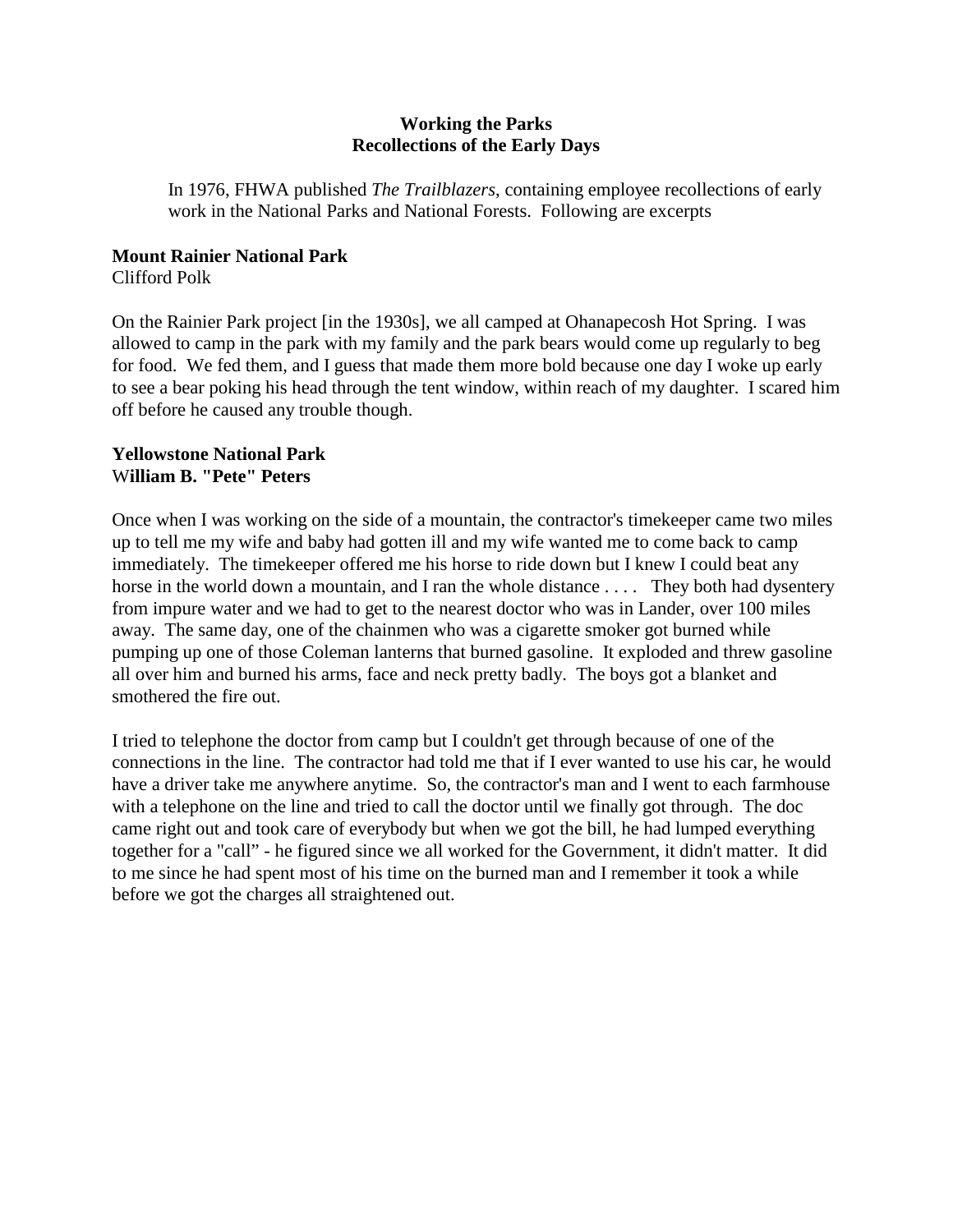## **Bryce Canyon National Park**

Karl S. Chamberlain

The field party [in 1923] was made up of a Resident Engineer and one other instrumentman who were regular employees. The balance of the crew were temporary employees, most of whom were students. According to my recollection, expenses were paid to a limit of \$1.20 per day. The automotive equipment consisted of World War I surplus equipment. The Resident Engineer rated a car and another was provided for the crew. Both were Model T Fords of the crank up variety for starting. They used high pressure tires and it was an uncommon day's travel if there was not at least one flat tire - repaired and patched on the spot.

The quarters and field offices on the project consisted of tents without the benefit of floors or other unnecessary luxuries. The furnishings in the sleeping tents were rough lumber bunks without mattresses. Fresh cut pine boughs served as a substitute. A water bucket on a rough lumber stand and a wash basin completed the furnishings. Meals were taken at the contractor's mess at a cost of \$1.00 per day. Food was plentiful, but the mess tent was unscreened. A large horse tent was located in the vicinity as nearly all motive power for the construction was horse drawn. Living conditions were rather primitive. A Saturday night bath could be taken in a round tub with only warm water heated on a small wood stove. On a Saturday night a trip to town could provide a good bath at the barber shop for 25 cents. A cafe meal could also be bought for the very low price of 35 cents plus.

## **Crater Lake National Park**

Norman Wood

During the summer season of 1931, someone decided that part of the Rim Road around Crater Lake should be located inside the crater itself . . . . As was then customary on location surveys, the party chief (me) was out in front of the transit party "flagging the line." Along the base of the vertical cliff above me was a narrow game trail and it was along this trail we proposed to run the "P" line. About the middle of the afternoon, of the first day out, I was setting an angle flag along this trail at a point in a small draw along which I could look downward some 800 feet and see the deep blue water of the Lake. As I attempted to drive the lath I apparently shifted my weight and my footing gave way. Down I went - with my axe and bundle of lath. While the lath and axe were never found, I managed during my slide down about a 1:1 slope to catch hold of a large rock imbedded in the slope and stop my slide before I reached the vertical drop below me. I "froze" and was unable to move for a time, after which I dug my boot toes into the pumice slope and transferred some of my weight away from my arms . . . . This is the closest I have yet come to going to the big survey camp in the sky - needless to say, I never again worked in such areas alone or without ropes. I cannot yet look over a high cliff without the same cold fear I experienced that day.

In any record of those early days on Forest and Park activities by BPR, it is proper to note the role played by the wife and children of project personnel. Quite often, there was a "no-family" rule applicable on the more remote projects and almost always on location surveys. Under such circumstances families remained at District (Region) headquarters. However, on many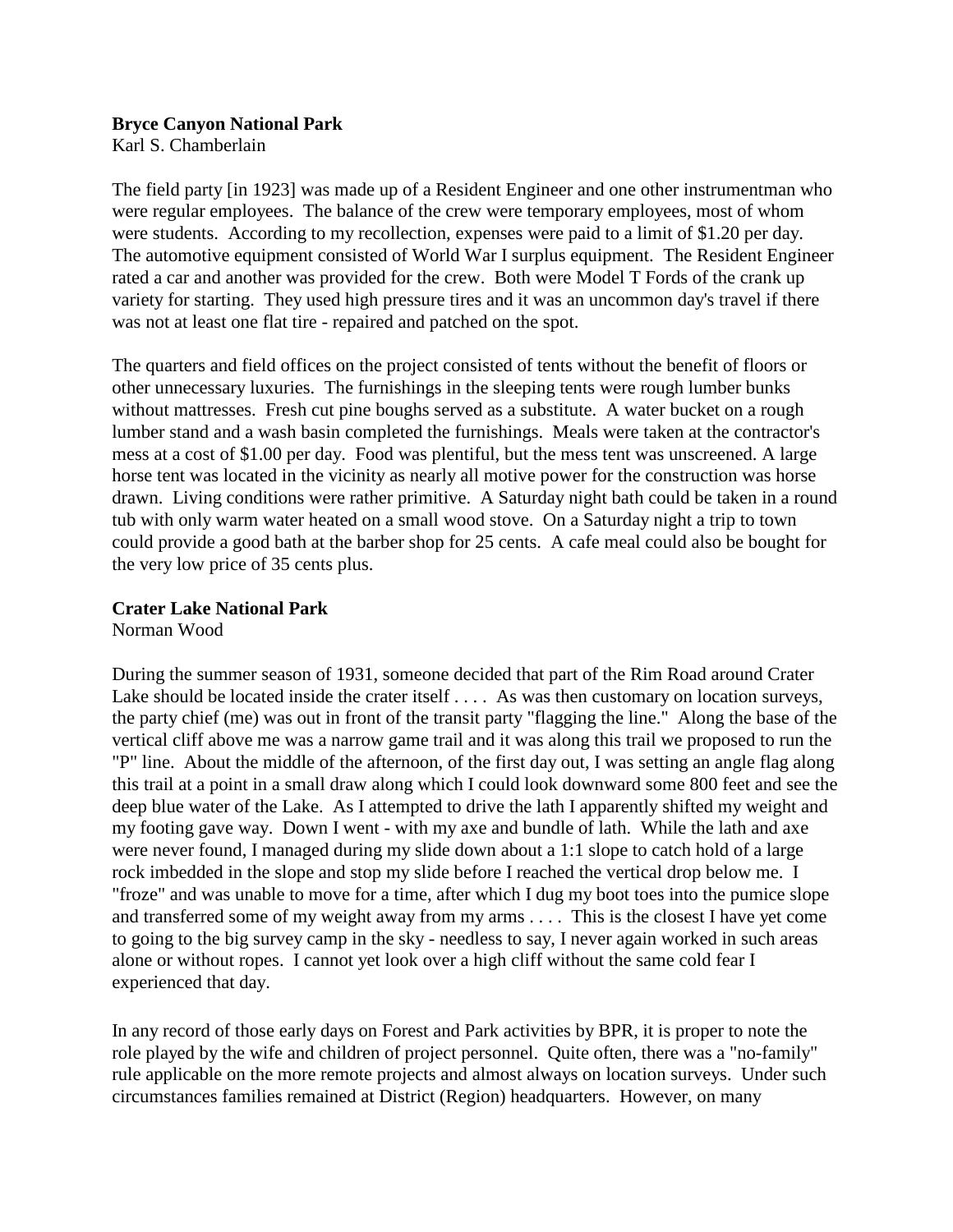construction projects families were at first tolerated - and in later years certain provisions were made - such as furnishing a tent or available government-owned facilities with consequent reduction in the per diem rate. (During the 1930's this rate was \$1.30 basic, having been reduced from \$1.50 in deference to the "depression.") My personal experiences with family life "on the project" are many and varied. In the summer of 1931, BPR families were first permitted in Crater Lake Park. While NPS made a fine small stone house available to the BPR resident engineer, he was charged one-third of his per diem rate as rental, which actually was a bargain. Crew members were allotted an area for a tent camp. Travel trailers and mobile homes were unknown in those days. Living quarters were basically a 12' x 16' tent on a frame with 4' sidewalls. NPS furnished electricity and water, with wiring and water pipes the employee's responsibility. We had a three-burner kerosene cook stove, powder box furniture, an airtight wood heating stove and steel cots, compliments of BPR. Nighttime temperatures at Park Headquarters (Elev. 6,200) are such that the heating stove was in use both evening and mornings. Refrigeration was a snow bank nearby (until about July  $4<sup>th</sup>$ ), a homemade water cooler, or the nearby creek.

#### **Yosemite National Park**

Eric Erhart

In the Spring of 1926 Tom Roach hired on in Yosemite Park as transitman for Harry Tolan. This was the first year of construction in the National Park system . . . . Tom was later in charge of driving the Wawona tunnel in Yosemite. One of his favorite stories is telling how they had cut a window in the tunnel wall to outside air. This permitted the tunnel air to exhaust immediately after each successive blast permitting the crew to start working sooner. On one occasion Tom thought about standing in one of the windows when a shot was fired. On second thought he set a loaded wheelbarrow in the window. When the shot went off, the wheelbarrow was blown into oblivion in the next canyon.

#### **Mount Rainier National Park**

Rene Wright

Animals were an occasional nuisance around camps [in the 1920s], especially the big, black bears in Rainier National Park. One big fellow would come around the cook tent every day for scraps or whatever else he could find to eat - he knew exactly what time dinner was served. We tried to scare him off with boiling water, sharp sticks, pepper and everything else, but to no avail. The Park Service finally trapped him in a big corrugated pipe trap and hauled him off to the other end of the park. In three days, however, he was back.

Cougars would follow you around to see what you were doing. They would follow you directly in your trail, criss-crossing to stay out of sight. They didn't pose a problem unless you wounded one. Most of the so-called "wild" animals weren't aggressive - they didn't seem to consider us enemies . . . .